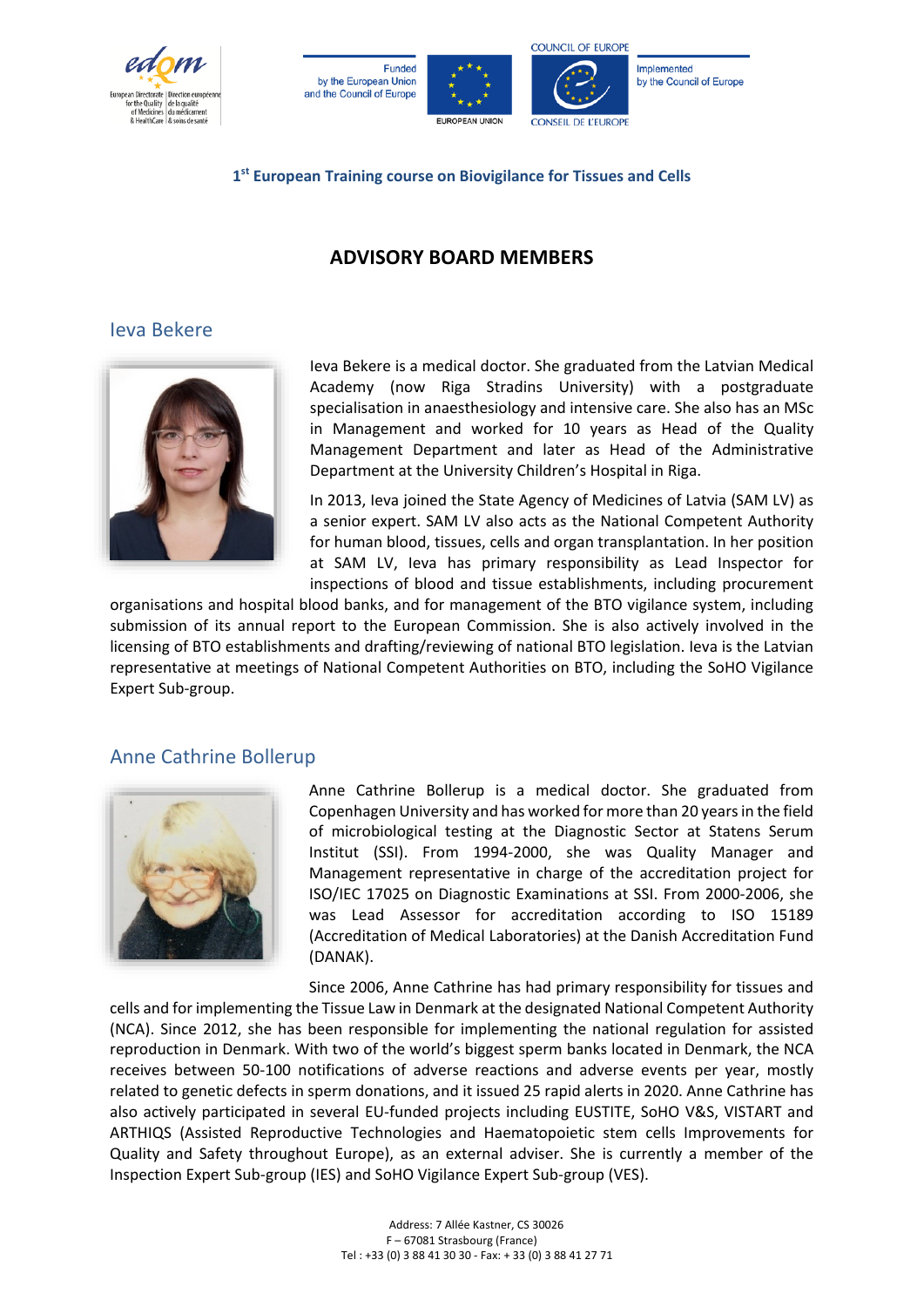#### Edith Coonen



Edith Coonen is a Senior Clinical Embryologist at the Department of Reproductive Medicine and a Laboratory Specialist in Reproductive Genetics at the Department of Clinical Genetics, Maastricht University Medical Centre (MUMC+) in the Netherlands, where she is also a lecturer in reproductive medicine (Assistant Professor). She is actively involved in research projects with the GROW developmental biology research school, focusing on innovative preimplantation genetic testing (PGT) and research aimed at elucidating the relationship between laboratory aspects of assisted reproductive technology procedures and clinical outcomes.

Edith is the (co)author of over 50 peer-reviewed articles, including international guidelines and expert opinion papers. She is an ad-hoc referee for a number of journals in the field of reproductive

medicine/genetics and is review editor for the journal Molecular and Cellular Reproduction (Frontiers in Cell and Developmental Biology).

Edith has a great interest in quality management: she is an ISO 15189 auditor and an assessor to a number of international PGT EQA schemes. She is dedicated to the education of Ph.D. students and professionals in the fields of reproductive medicine and reproductive genetics and is an experienced speaker at international congresses, workshops and training courses. She is a former Chair of the European Society of Human Reproduction and Embryology (ESHRE) PGT Consortium and is currently a member of the ESHRE Executive Committee. She is an adviser to politicians and advisory bodies on drafting legislation and reports at both the national and European level.

#### Donna Harkin



Donna Harkin is a Scientific Officer working in the Health Products Regulatory Authority (HPRA), the Irish Competent Authority for a range of healthcare products including blood, tissues and cells and joint Competent Authority for human organs for transplantation, since 2006. Donna has a background in critical care nursing and midwifery and has extensive experience with the Irish Blood Transfusion Service, having worked as a Clinical Nurse Manager in a blood donation clinic prior to working as a Transfusion Surveillance Officer in the National Haemovigilance Office. In her role as Blood, Tissues and Organs (BTO) Vigilance Officer for the HPRA, Donna is responsible for the operational management of the national BTO vigilance system, including submission of the annual vigilance reports for

blood, tissues and cells to the European Commission. She has also contributed to a number of European Working Groups for vigilance-based activities related to blood, tissues and cells, including her current role as rapporteur for the Expert Sub-Group on Vigilance of Blood, Tissues and Cells and Organs (VES). Donna has also participated in several European projects such as EUSTITE (European Union Standards and Training for the Inspection of Tissue Establishments), SoHO V&S (Vigilance and Surveillance of Substances of Human Origin) and VISTART (Vigilance and Inspection for the Safety of Transfusion, Assisted Reproduction and Transplantation) and has previous experience contributing to a training course for vigilance officers from Europe in the context of a SoHO V&S Working Group, led by the HPRA.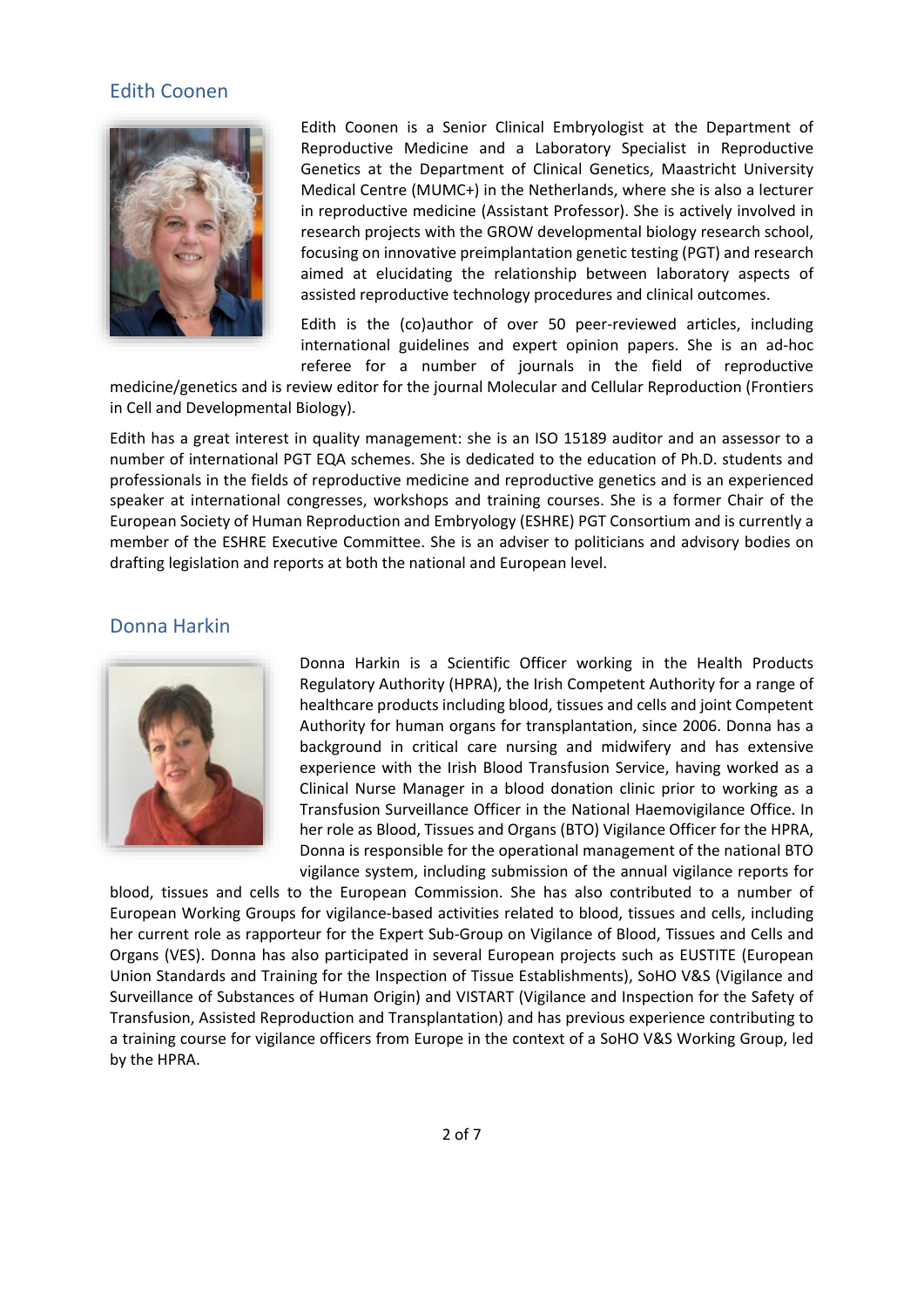#### Sinéad Masterson



Sinéad Masterson worked for the Health Products Regulatory Authority (HPRA), the Irish Competent Authority for a range of healthcare products including blood, tissues and cells and joint competent authority for human organs for transplantation, for over 10 years as Blood, Tissues and Organs (BTO) Section Manager and Inspector of Blood, Tissue and Organ Establishments. During this time, she was directly involved in the implementation of European and national BTO legislation in Ireland. This involved the development, management, and continuous improvement of inspection processes in blood establishments, hospital blood banks and tissue establishments, including assisted reproduction centres and organ centres. She represented the HPRA at meetings of the Competent Authorities and Regulatory Committee Meetings at the European

Commission and was involved in forging and maintaining links with key organisations at both European and national level.

Sinéad has also been actively involved in a number of key BTO projects at the European level, including EUSTITE, SoHO V&S and VISTART, all of which have contributed to the significant progress made in the area. Prior to this role, she was a member of the quality team at the Irish Blood Transfusion Service, demonstrating practical experience of the workings of a Blood Establishment.

Sinéad became an independent consultant in 2016 and has since collaborated on a number of high profile projects with the European Commission, including: an audit of the National Blood Service in Romania; an expert mission with the Technical Assistance and Information Exchange to Cyprus on the development of assisted reproductive technology in this region; numerous Legislation Alignment Check Projects in EU candidate countries; development of the European Database for Convalescent COVID Plasma; and the Evaluation of the Blood and Tissues and Cells Legislation. She is currently involved in the Impact Assessment Study on the Revision of the Blood and Tissue Legislation.

#### Aurora Navarro Martínez-Cantullera



Aurora Navarro is a medical doctor. She graduated from the Autonomous University of Barcelona's Medical School in 1997 and qualified as a Certified Transplant Coordinator for the European Board of Transplant Coordinators in 1999. She also has an Executive Master's degree in Leading Health Organizations from the ESADE Business School in Barcelona (2013). She worked as an organ and tissue transplant coordinator at the Hospital Clínic in Barcelona for ten years and was Director of the Barcelona Tissue Bank for nine years.

In 2015, Aurora Navarro became the Medical Officer for Organ and Tissue Vigilance at the Catalan Transplant Organization (OCATT) and Medical Coordinator for the World Health Organization's Notify Project. She has

taught on more than 70 training courses, primarily in organ and tissue donation (including four Spanish biovigilance courses). She has been the Director of the International Online Tissue Banking Course since 2002, the Scientific Director for the Advance face-to-face Course on Tissue and Cell Banking since 2008 and Associate Professor of the University of Barcelona and Coordinator of the European Quality System for Tissue Banking since 2016. Aurora Navarro is also a participant in seven other European initiatives and has authored numerous scientific articles, conference presentations and book chapters.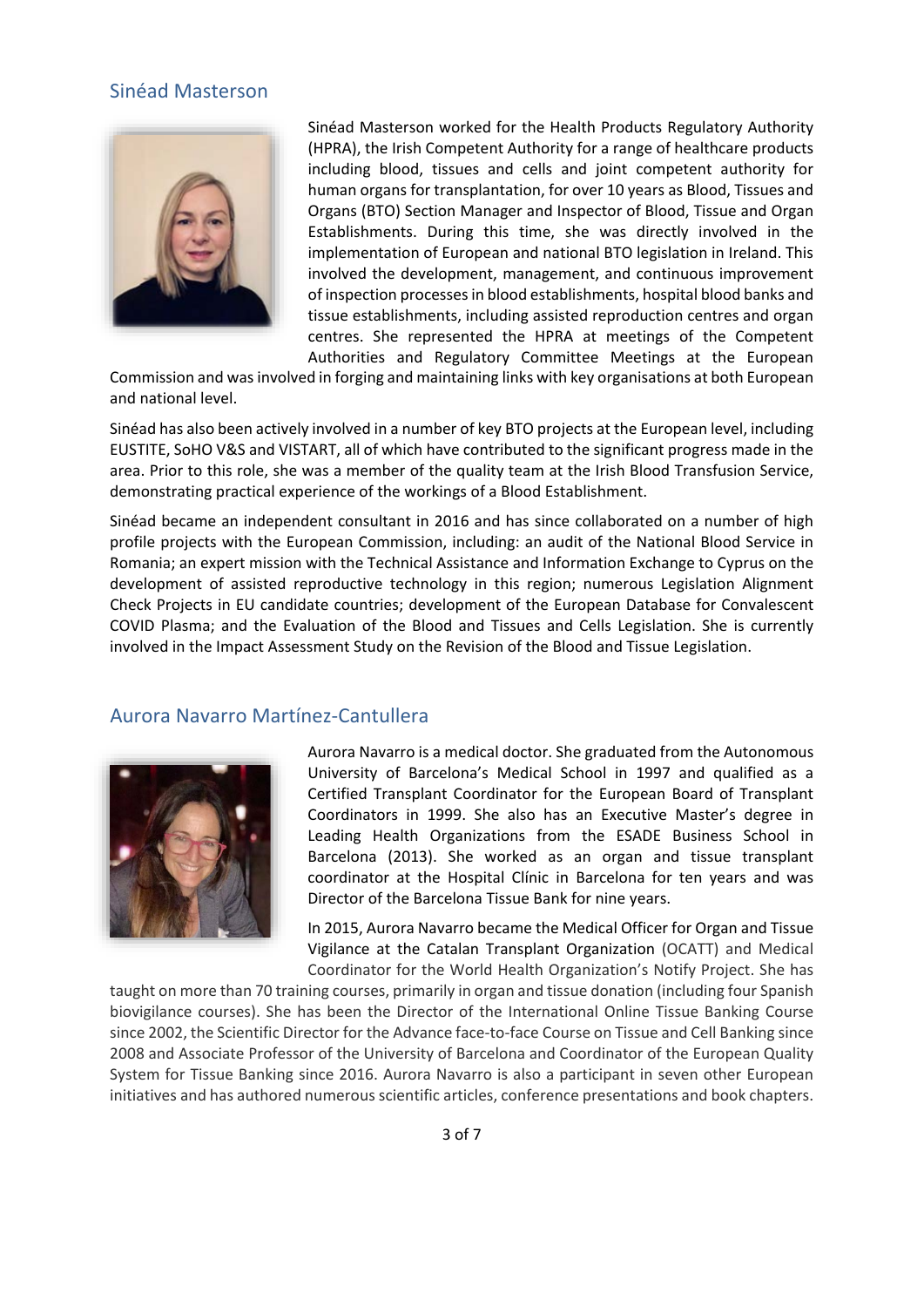## Jacinto Sánchez Ibáñez



Jacinto Sánchez Ibáñez is a surgeon. He has worked as a transplant coordinator for 12 years and was Director of the Transplant Coordination Office in Galicia for 11 years. He is the current President of the European Association of Tissue and Cell Banks (EATCB) and founding partner of the Spanish Association of Tissue Banks. He has been a member of the working group for the Guide to the Quality and Safety of Tissues and Cells for Human Application since its  $2^{nd}$  edition, and chaired the group for the  $4^{th}$ and 5<sup>th</sup> editions. He has authored several published articles and chapters of specialised books in the field of donation and transplantation. He has

been the Director of a tissue establishment since 2012 and has long-standing expertise in biovigilance.

# Deirdre Fehily



Deirdre Fehily has been a Policy Officer in the Substances of Human Origin Team at the European Commission since March 2015. Her most recent work has focused on the evaluation and revision of the EU legislation covering the safety and quality of blood, tissues and cells and the collection and study of the use of COVID-19 convalescent plasma in the EU.

Prior to her role at the Commission, Deirdre was an inspector and technical adviser at the Italian National Transplant Centre (CNT) and represented Italy at the meetings of Member State authorities concerning Directive 2004/23/EC on tissues and cells. She was technical coordinator of a number of EU-funded projects that sought to strengthen the

oversight of blood, tissue and cell banking in the EU, focusing on inspection and vigilance. She was seconded to Croatia from 2014-2015, where she coordinated a twinning project between Spain and Italy and the Croatian Ministry of Health to improve the institutional capacities for the provision and regulation of blood, tissues and cells.

As a member of the World Health Organization's (WHO) Transplantation Advisory Committee, Deirdre provides technical support and advice to the WHO and participates in the coordinating team for the Notify Project for Global Vigilance and Surveillance of Medical Products of Human Origin [\(www.notifylibrary.org\)](http://www.notifylibrary.org/). She has participated as a course designer and tutor on numerous national and international training courses for EU inspectors, vigilance officers and professionals working with blood, tissues and cells.

Prior to joining the CNT in Italy in 2003, Deirdre was Head of Tissue Services for the English National Blood Service.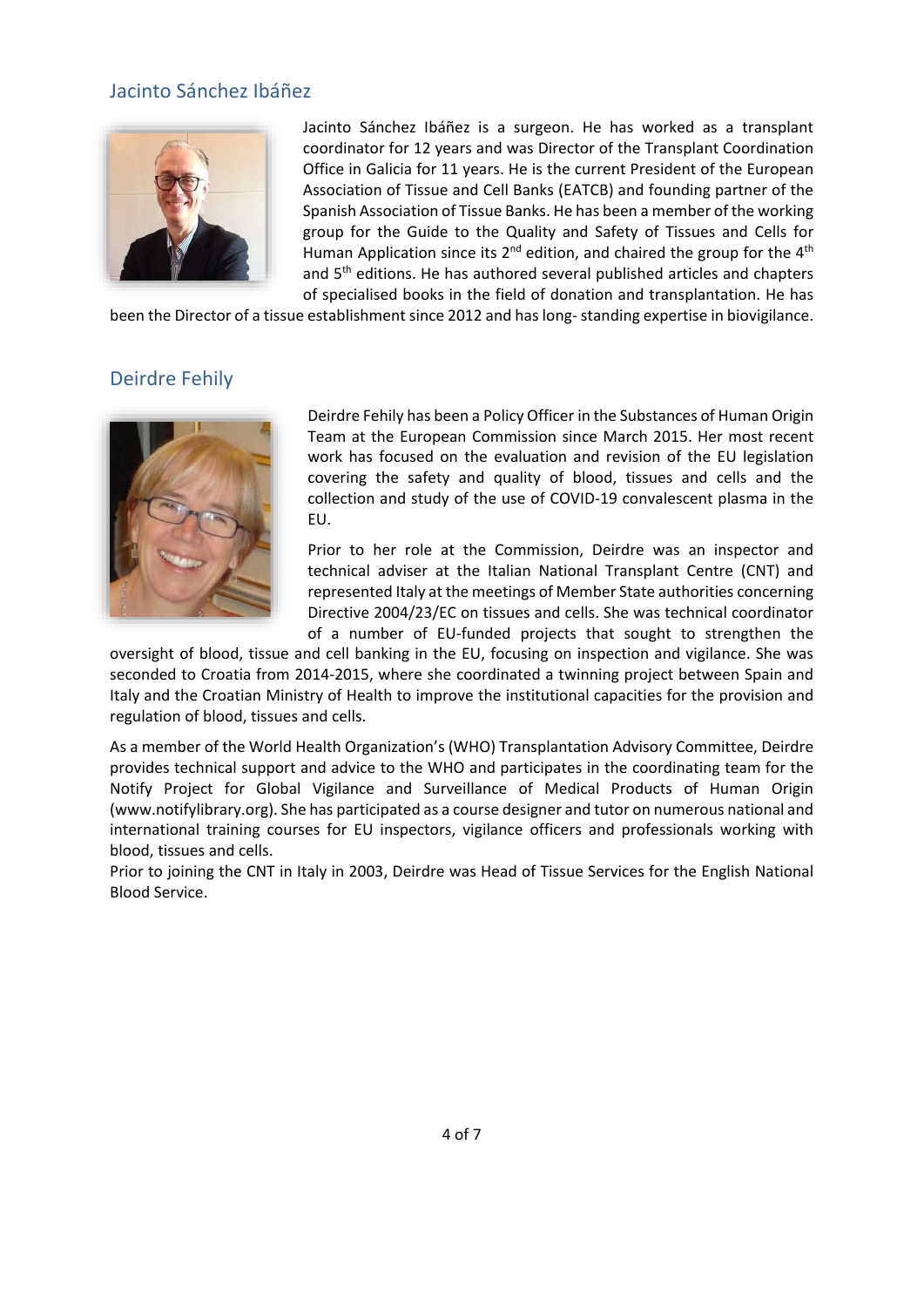## Johanna Wiersum



Johanna (Jo) Wiersum (née Osselton) is a specialist in community medicine working in blood donation, haemovigilance and biovigilance in the Netherlands. After qualifying, she worked in the UK and the Republic of Guinea in West Africa. She has worked for Sanquin (the Dutch blood service) since 1996, where she is a member of the project group for prevention of complications of blood donation.

Two common themes throughout Jo's career have been the harmonisation of definitions and the quality of vigilance systems; she has been the National Medical Coordinator of the TRIP (Transfusion and Transplantation Reactions in Patients) Haemovigilance and Biovigilance Office since its inception in 2002, and is a rapporteur of the Brussels

Vigilance Expert Sub-group of the Competent Authorities for Blood, Tissues and Cells.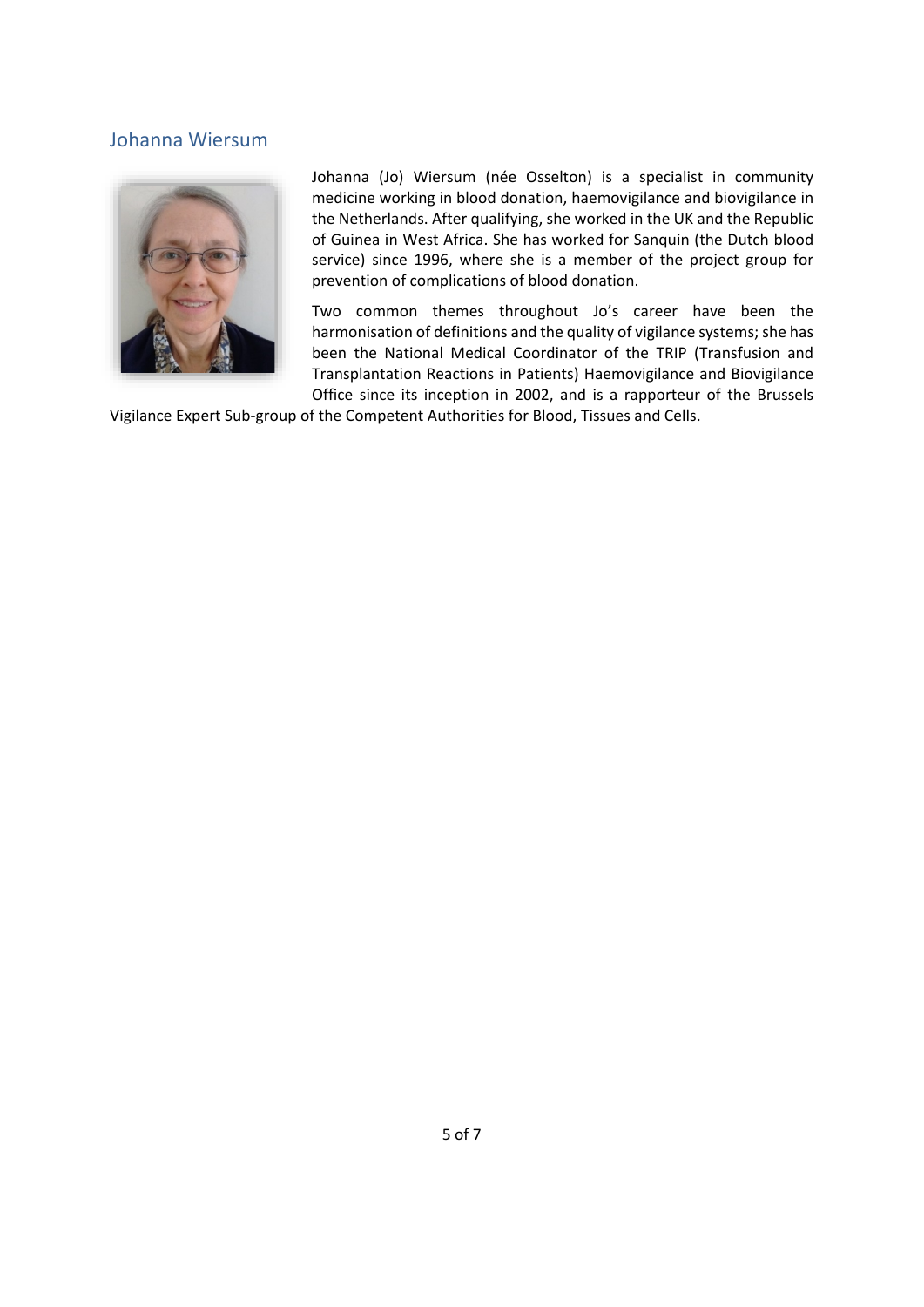# **EDQM MEMBERS**

# Marta López-Fraga



Marta López-Fraga is the Scientific Officer in charge of donation and transplantation activities at the EDQM.

She received her BSc in Biology from the Complutense University of Madrid and a Ph.D. in Immunology from the Autonomous University of Madrid. She undertook postdoctoral work in the USA at the La Jolla Institute for Allergy and Immunology, San Diego and, in 2006, she joined Neurome Inc./University of California Riverside to work on the development of targeted mucosal vaccine delivery technologies for the Bill and Melinda Gates Foundation.

Marta returned to Spain in 2008 to take up a role as Senior Scientist with

Sylentis in Madrid, where she worked on the development of innovative treatments against a number of inflammatory diseases.

### Mar Lomero



Mar Lomero the EDQM in 2016, where she has collaborated on a number of European projects related to organ, tissue and cell donation and transplantation as principal scientific assistant. She is currently responsible for the analysis of serious adverse events and reactions (EU SARE exercise) related to the use of blood, tissues and cells in the EU.

Mar is a critical care nurse; she has a master degree in donation and transplantation of organs, tissues and cells from the University of Barcelona, and obtained her Ph.D. on limitation of life support therapies and donation after circulatory death from the Universitat Rovira I Virgili (Tarragona, Spain) and the University of Barcelona in 2017.

In 2015, she started working as a tissue donor coordinator for the Barcelona Tissue Bank. She certified as Transplant Coordinator for the European Board of Transplant Coordinators in 2016.